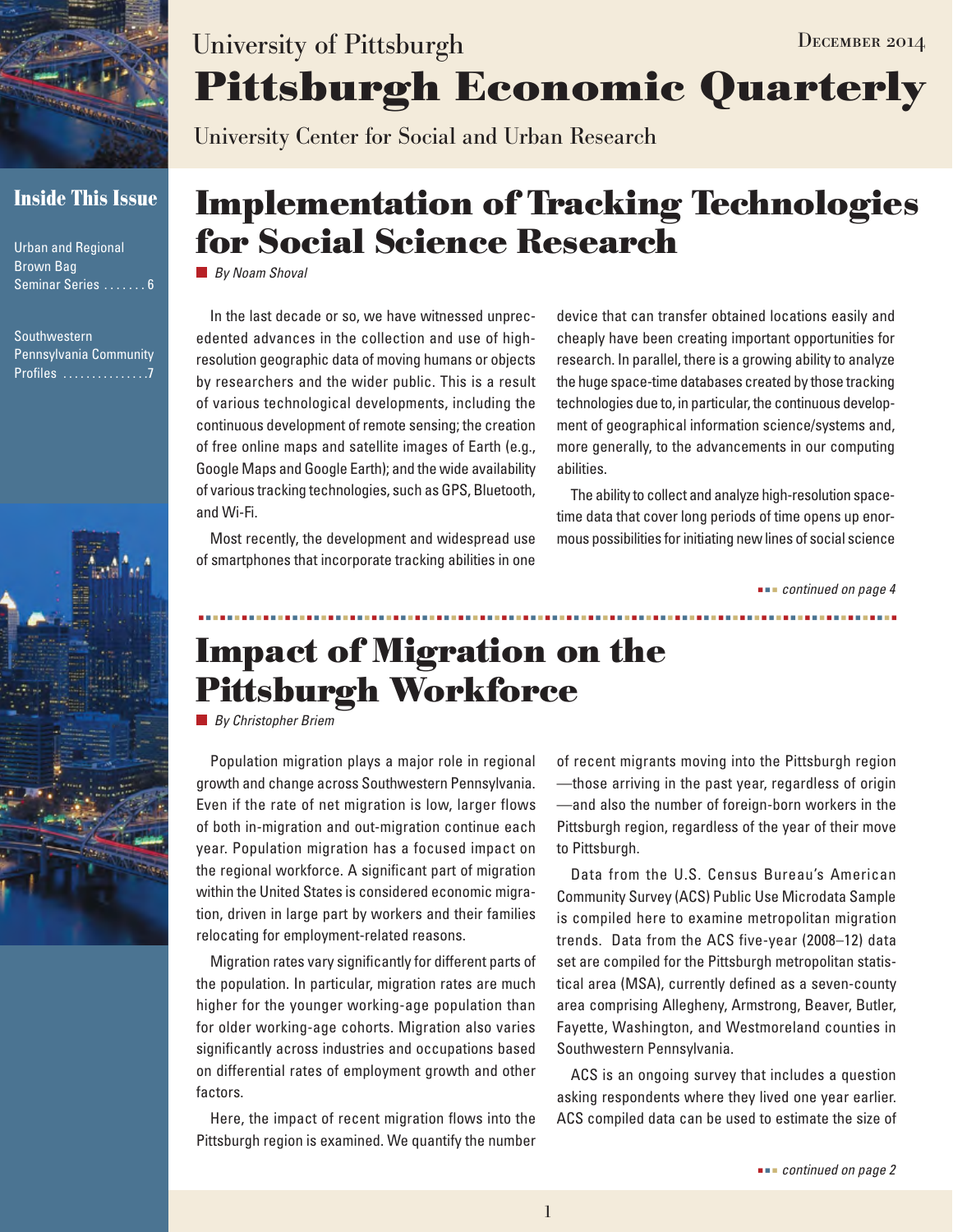#### **Impact of Migration on the Pittsburgh Workforce**

 *continued from page 1*

the population that has recently moved into the Pittsburgh MSA. The migration flows compiled here should be interpreted as an annual average over the five-year period data were collected. Here, a migrant is defined as someone who has moved into the Pittsburgh region from elsewhere, either within the United States or from abroad. Also compiled here are data on the number of foreign-born workers within the Pittsburgh workforce. The foreign-born population includes both recent migrants and those who arrived in the United States years or even decades ago.

This analysis focuses specifically on workers currently employed in the Pittsburgh MSA, with the migration data broken down by occupation. The current Standard Occupational Classification system used by the Census Bureau classifies workers into one of 840 detailed occupations, which are grouped into 23 major occupation groups. The migration analysis here reports the breakdown of recent migration across 22 major occupation groups, with military occupations excluded.

Across the 2008–12 period, 33,882 employed residents in the Pittsburgh area, or 3 percent of the employed workforce in the Pittsburgh MSA, resided outside the region one year earlier (see Table 1).

Across occupations, there are many differences in the proportion of workers who have recently migrated to the Pittsburgh region. Life, physical, and social science occupations were the most influenced by recent migration into the Pittsburgh MSA, with 7.1 percent of employed workers living outside the region one year earlier, followed

### **Table 1. Migration Status by Occupation Group**

**Employed Civilian Population 16 Years of Age and Over, Pittsburgh MSA, 2008–12 Ranked by Percentage Living Outside the Pittsburgh MSA One Year Prior**

|                                                |              | <b>Lived Outside</b><br>the Pittsburgh<br><b>MSA One Year</b> |                |
|------------------------------------------------|--------------|---------------------------------------------------------------|----------------|
| <b>Occupation Group</b>                        | <b>Total</b> |                                                               | <b>Earlier</b> |
| Life, Physical, and Social Sciences            | 11,326       | 799                                                           | 7.1%           |
| <b>Computer and Mathematical</b>               | 29,295       | 1,988                                                         | 6.8%           |
| Architecture and Engineering                   | 22,638       | 1,112                                                         | 4.9%           |
| <b>Food Preparation and Serving Related</b>    | 67,649       | 2,763                                                         | 4.1%           |
| <b>Personal Care and Service</b>               | 38,141       | 1,549                                                         | 4.1%           |
| Education, Training, and Library               | 63,089       | 2,306                                                         | 3.7%           |
| <b>Healthcare Practitioners and Technical</b>  | 80,770       | 2,829                                                         | 3.5%           |
| Arts, Design, Entertainment, Sports, and Media | 17,385       | 608                                                           | 3.5%           |
| <b>Business and Financial Operations</b>       | 54,993       | 1,894                                                         | 3.4%           |
| Farming, Fishing, and Forestry                 | 1,986        | 64                                                            | 3.2%           |
| Management                                     | 103,921      | 3,187                                                         | 3.1%           |
| <b>MSA Total</b>                               | 1,124,655    | 33,879                                                        | 3.0%           |
| <b>Community and Social Service</b>            | 23,475       | 699                                                           | $3.0\%$        |
| Sales and Related                              | 122,265      | 3,488                                                         | 2.9%           |
| <b>Protective Service</b>                      | 20,254       | 537                                                           | 2.7%           |
| Office and Administrative Support              | 163,941      | 3,940                                                         | 2.4%           |
| Legal                                          | 12,811       | 283                                                           | 2.2%           |
| Production                                     | 61,154       | 1,342                                                         | 2.2%           |
| <b>Construction and Extraction</b>             | 52,187       | 1,091                                                         | 2.1%           |
| Building and Grounds Cleaning and Maintenance  | 39,444       | 809                                                           | 2.1%           |
| <b>Transportation and Material Moving</b>      | 69,227       | 1,402                                                         | 2.0%           |
| <b>Health Care Support</b>                     | 33,395       | 588                                                           | 1.8%           |
| Installation, Maintenance, and Repair          | 35,309       | 601                                                           | 1.7%           |

by computer and mathematical occupations (6.8 percent). The largest number of workers who recently moved into the region are employed in the office and administrative support occupation group, which also is the largest occupation group among all workers in the Pittsburgh region.

Separate estimates were calculated for the number of foreign-born workers in the Pittsburgh region. An estimated 47,783 workers, or 4.2 percent of the employed workforce in the Pittsburgh MSA, are estimated to have been born outside the United States, regardless of year of entry.

Similar to the overall flow of migrants into the Pittsburgh region, foreign-born workers also make up the largest proportion of life, physical, and social science occupations, with more than 16.1 percent of workers in the Pittsburgh region born overseas, again closely followed by computer and mathematical occupations (15.3 percent).

Unlike the overall pattern for recent migrants, the largest number of foreignborn workers in the Pittsburgh MSA are employed in management occupations, closely followed by education, training, and library occupations, and also by health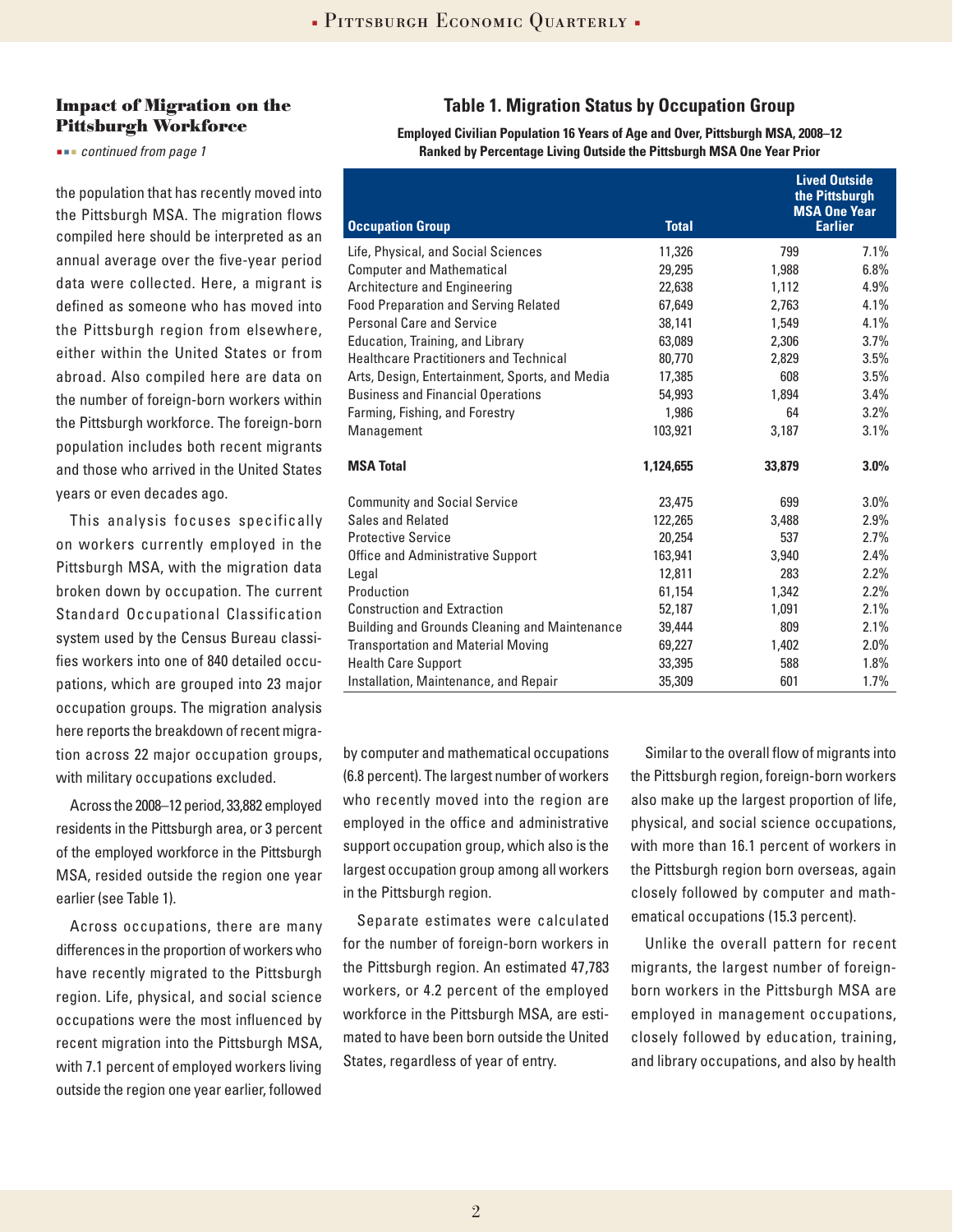### **Table 2. Foreign-born Workers by Occupation Group**

**Employed Civilian Population 16 Years of Age and Over, Pittsburgh MSA, 2008–12 Ranked by Percentage Foreign-born**

| care practitioners and technical occupa- |  |
|------------------------------------------|--|
| tions (see Table 2).                     |  |

Ongoing migration trends will continue to impact the workforce of the Pittsburgh region into the future, as is common across the nation. Employment-related reasons are the primary cause of population migration among the working-age population within the United States. Greater levels of workforce migration reflect the broad national competition for workers in many industries, especially in growth industries. Outreach efforts must succeed to attract and retain workers in these competitive areas.

| <b>Total</b> | <b>Foreign Born</b> |         |
|--------------|---------------------|---------|
| 11,326       | 1,819               | 16.1%   |
| 29,295       | 4,478               | 15.3%   |
| 22,638       | 2.034               | $9.0\%$ |
| 63,089       | 4,839               | $7.7\%$ |
| 80,770       | 4,715               | 5.8%    |
| 103,921      | 5,168               | $5.0\%$ |
| 1,986        | 98                  | 4.9%    |
| 17,385       | 847                 | 4.9%    |
| 38,141       | 1,702               | 4.5%    |
| 67,649       | 2,948               | 4.4%    |
| 39,444       | 1,687               | 4.3%    |
| 1.124.656    | 47.783              | 4.2%    |
| 54,993       | 2,273               | 4.1%    |
| 12,811       | 448                 | $3.5\%$ |
| 61,154       | 1,823               | $3.0\%$ |
| 69,227       | 2,011               | 2.9%    |
| 122,265      | 3,287               | 2.7%    |
| 163,941      | 4,328               | 2.6%    |
| 23,475       | 613                 | $2.6\%$ |
| 52,187       | 1,241               | 2.4%    |
| 33,395       | 703                 | 2.1%    |
| 20,254       | 266                 | 1.3%    |
| 35,309       | 455                 | 1.3%    |
|              |                     |         |

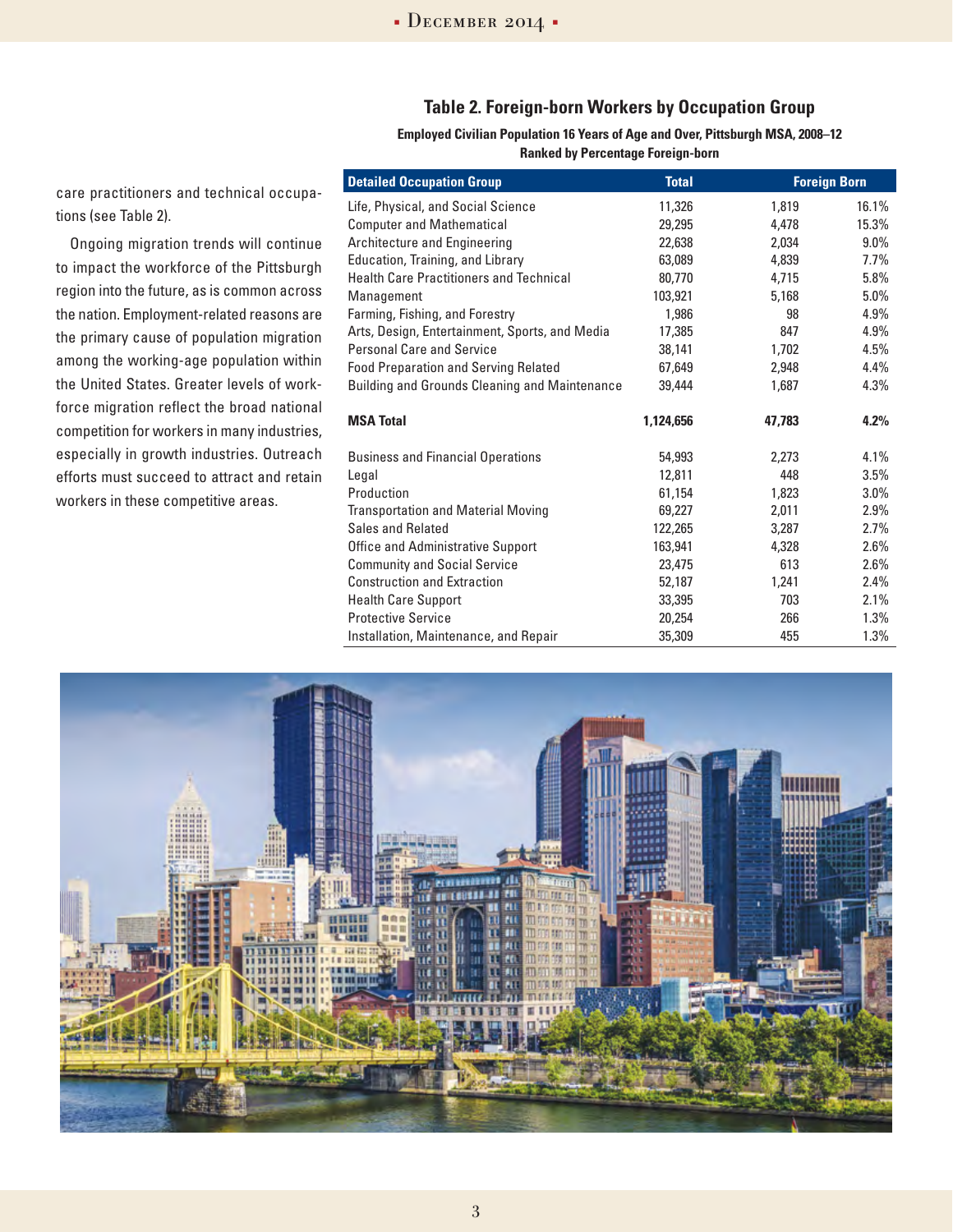#### **Implementation of Tracking Technologies for Social Science Research**

 *continued from page 1*

inquiry and formulating new research questions that could not be answered previously.

#### **The Rise of GPS and Other Tracking Technologies as Research Tools**

Until recently, the most common method for gathering information on human timespace patterns was the time-space diary. This method provides a systematic record of the way in which individuals occupy their time in space over a limited period, such as a few hours, a day, or a week.

While time-space diaries have been used to great effect, they have several disadvantages. In particular, they require that the subjects are actively involved in the process of data collection by recording, in detail and at length, their activities throughout the entire experiment. Because participants often fail to record their actions faithfully, the data obtained are often of questionable credibility.

In recent years, the rapid development and availability of small, cheap, and reliable tracking devices have led to a remarkable increase in research on human space-time behavior. Global Positioning System (GPS) devices offer researchers the opportunity of continuous and intensive high-resolution data collection in time (seconds) and space (meters) for long periods of time. This has never been possible before in social science research. GPS and other tracking technologies now are used in a wide variety of fields, such as environmental, tourism, transportation, and various areas of medicine.

#### **The Emergence of the Smartphone**

In 1999, the Japanese firm NTT DOCOMO, Inc., took advantage of its then new i-mode mobile Internet service to successfully release advanced mobile phones with Internet connectivity. This was the first time in which smartphones were adopted massively within a country, and by 2001, NTT DOCOMO had about 40 million subscribers. Outside Japan, smartphones started to appear in the market in the mid-2000s, but the launch of the first-generation iPhone in June 2007 and, a year later, the wide adoption of the Android operating system opened a new phase in the history of mobile phones and mobile computing. In February 2012, more than 50 percent of the phones in the United States were smartphones, and today, the numbers are significantly higher and not only in the most developed countries.

Smartphones can be defined as highly programmable ubiquitous mobile phone devices that integrate powerful computing abilities, advanced communication components, and various embedded sensors that include geolocation technologies. While smartphones were not originally designed as academic research tools, their capabilities make them useful for human behavior research in general and for geographical and mobility studies more specifically. Smartphones incorporate a set of embedded sensors that can be programmed to gather information about the activity of users and their surroundings. These sensors include various location technologies (GPS, cell tower identification, Wi-Fi positioning), proximity technologies, accelerometer, gyroscope, magnetometer (compass), light sensor, microphone, and camera. In addition, sensors such as barometer, ambient thermometer, humidity sensor, and pedometer that are available in some higher-end smartphones today might become the gold standard of smartphones in the near future, allowing for even more sophisticated sensing abilities.

Three main research efforts evolved coincidentally with smartphone development. The first, and probably the least explored, includes the analysis of large data sets that are generated by smartphones independently of any research project. Online social networks such as Twitter, Flickr, and Foursquare that usually include locationbased capabilities are a major data source for these investigations. Most of the studies in this category explore mass behavior patterns of large populations. The second type of studies that we recognize includes pioneering or proof-of-concept studies that demonstrate the feasibility of using smartphones to collect information about human behavior. In some of these studies, the focus of the researchers is on the usage and analysis of the data that were generated by smartphones rather than on the data collection procedure itself.

Finally, computer science researchers have published several works that describe the development and implementation of new mobile applications and systems that take advantage of smartphone capabilities and especially their sensors. In these works, researchers usually implement their applications on small pilot studies in order to test their systems.

### **Example: The Hebrew University of Jerusalem Student's Day**

While the ability to collect real-time contextual information about participants with stand-alone tracking devices is relatively limited, in contrast, smartphones allow us to gather contextual information beyond the where and when in a more straightforward way. This may include subjective reports of behavior as well as more objective variables about the social and physical environment. Here, we describe a pilot study at the Hebrew University of Jerusalem's Student's Day.

The authors developed this smartphone application to monitor crowdedness levels during a mass event. This example demonstrates how mobile sensing may enrich our data with contextual information, in this case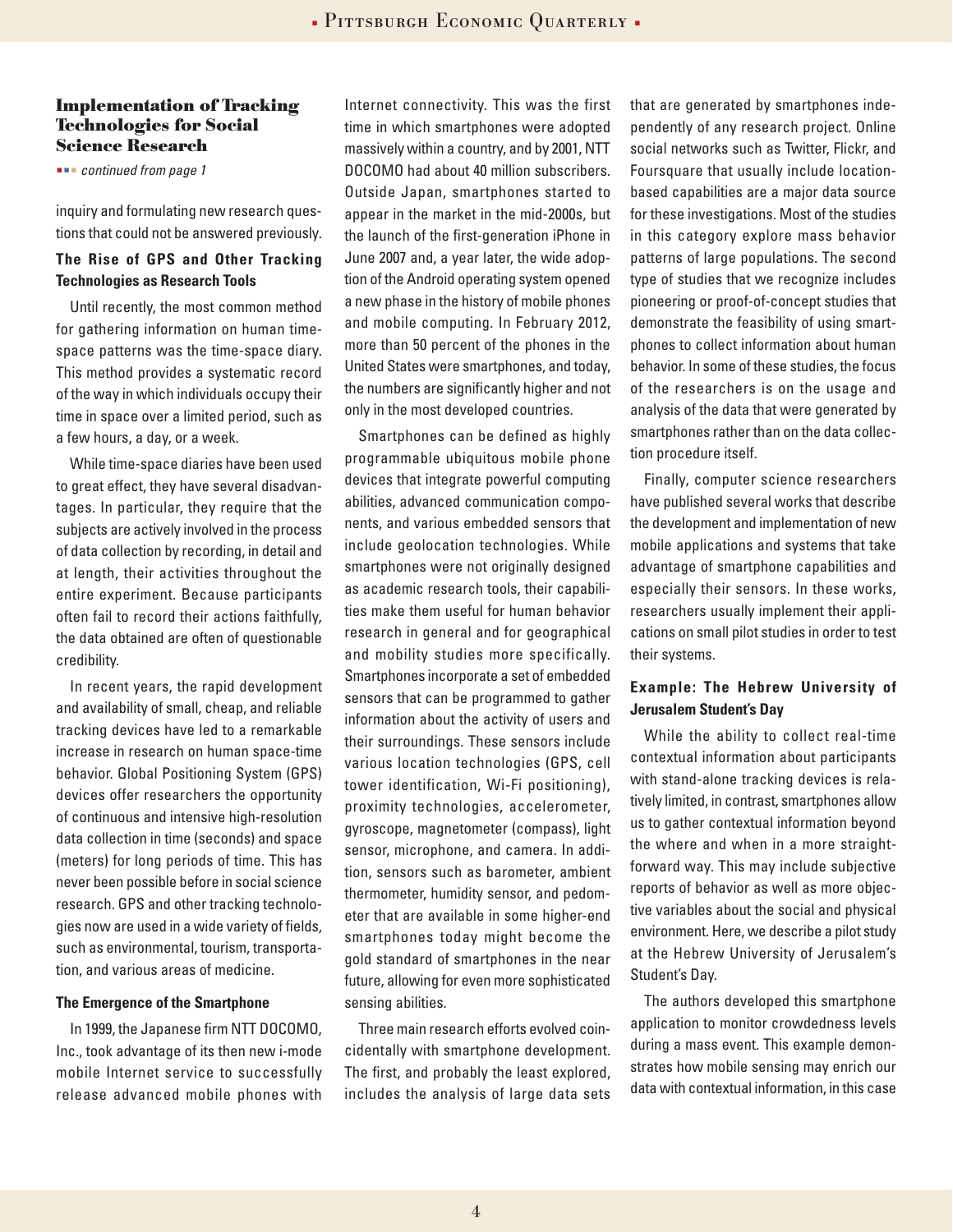



with data about subjective perceptions of people about their environment.

The event took place in Sacher Park, the largest urban park in the center of Jerusalem, where the annual Student's Day celebrations took place in 2013. Twentyfive students uploaded the application to their smartphone devices and were asked to report about their subjective sense of crowdedness and security. The location of the students also was monitored based on the various location sensors of the phone. Students received a 50 NIS incentive (~14 USD) for their participation.

We divided the park area into 10 m by 10 m cells (see Figure 1A) and aggregated the amount of time that the students spent in each cell as recorded passively by the mobile application. The total time of stay was represented by both the colors and the height of the cells.

High concentration of people in front of the stage area are visible where the students observed the performances. The area behind the stage included food stands and other merchandise stalls, where people were attracted for shorter periods of time.

The black curve in Figure 1B shows the distribution of the number of students in the festival compound in intervals of 30 minutes. We can see that all 25 students were present in the park at 22:30 and that the students gradually started to leave the park soon after midnight.

Participants also were asked to report about their subjective sense of crowdedness and sense of security during the festival by rating it on a scale that ranged from one to five. The reports were automatically geotagged by the smartphone application.

The dashed curve in Figure 1B represents the temporal distribution of this subjective

sense of crowdedness. We can see that the objective number of people and subjective crowdedness levels have a very similar pattern curve. In fact, the correlation between the two series was found to be very high (r=0.815, α<0.05). Figure 1C represents the interpolated geo-tagged reports of students about their subjective sense of security. The interpolation reveals that students felt less secure in the toilet area, which was poorly illuminated.

#### **Conclusion and Key Questions for Future Research**

The development of GPS receivers, mobile phones, and recently smartphones is a very dynamic domain. In addition, these devices have recently become easily accessible and more affordable to the wider public.

 Providing extremely accurate data in time and space, these technologies are

 *continued on page 6*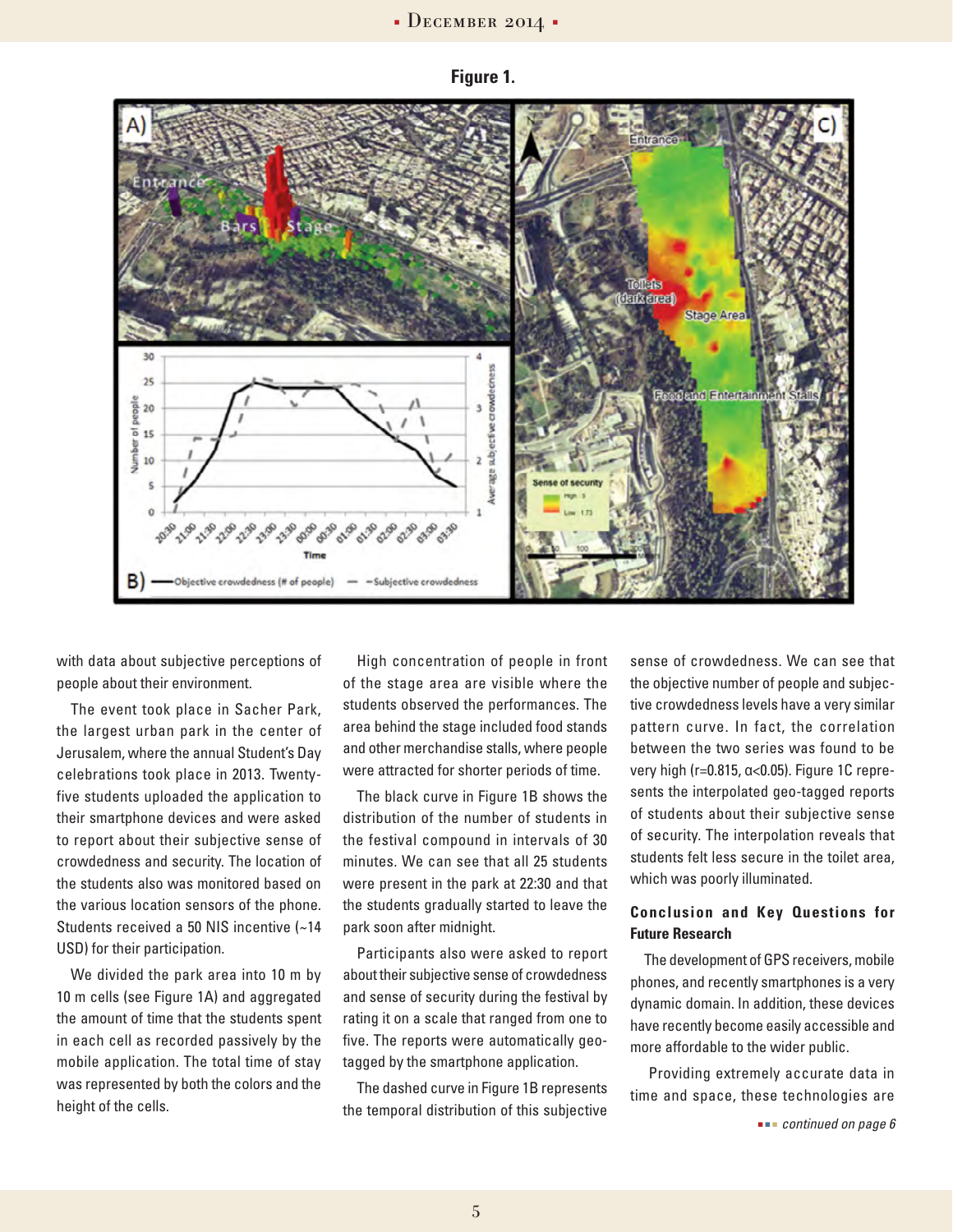### **Implementation of Tracking Technologies for Social Science Research**

#### *continued from page 5*

opening up new and previously infeasible lines of inquiry. All in all, an important point to be clarified is that these technologies do not replace questionnaires, diaries, or interviews, all of which will remain important sources of information on individual activities and the motives underlying these activities. Instead, the new technologies complement, add to, and enrich the findings of these more traditional research tools.

The ubiquity of spatial referencing in our everyday lives in the digital age through geotags, location-based services, check-ins, and tweeting, for example, presents boundless opportunities for geographical research and new approaches besides the mix of traditional methods and mapping practices.

However, these opportunities also raise new questions of geoprivacy intrusion and violation of data confidentiality as well as human subject protection when location or GPS data are collected or used without being regulated by strict protective procedures (e.g., the use of unprotected social media data). They have significant implications for research practice and methodology in geography and beyond.

One open question that is relevant to all types of tracking studies is do people, once they know they are being followed, change their activity and, if so, how? This question should be explored further.

However, even the more traditional methods for gathering information raise concerns as to whether reports are inaccurate (in questionnaires and time budgets) and whether people change their patterns of activity

due to participation in a study, feeling that they must behave in a certain way.

The advantage of smartphones is that people are used to carrying their phones on a daily basis regardless of the research intervention. An additional direction of inquiry that has yet to be explored is the integration of tracking data with additional digital sources of data. One of the interesting opportunities in this regard is the employment of external sensors that are compatible with smartphones.

These sensors include biometric sensors that measure excitement and physical effort as well as sensors that measure characteristics of the environment such as noise and pollution levels. External sensors, such as heart rate sensors, already have been implemented in the past successfully.

Another remaining question relates to the large amount of data that is accumulated when using these methods, which requires the development of more algorithms to enable automatic scripts in order to analyze the data in a fast and practical way. It would be beneficial if the software being developed today by different research teams and private companies around the globe on an ad hoc basis could be standardized at some point so that common measures for data analysis could be developed. More importantly, this could lead to an increase in the number of researchers in the field, because the current challenge of analyzing the data no doubt limits the number

# **Urban and Regional Brown Bag Seminar Series Spring 2015**

### **University of Pittsburgh University Center for Social and Urban Research**

Both presentations begin at noon and take place at UCSUR, 3343 Forbes Avenue. RSVP to pncis@pitt.edu.

## **Multigenerational Planning for Elders and Children**

#### *Friday, February 13, 2015*

Mildred E. Warner, PhD, Professor, Department of City and Regional Planning, Cornell University, Ithaca, N.Y.

#### **Shrinking Cities: Are We Siting Affordable Housing in Neighborhoods of Opportunity?**  *Friday, March 20, 2015*

Robert Silverman, PhD, Professor and PhD program director, Department of Urban and Regional Planning, University at Buffalo, the State University of New York, Buffalo, N.Y.

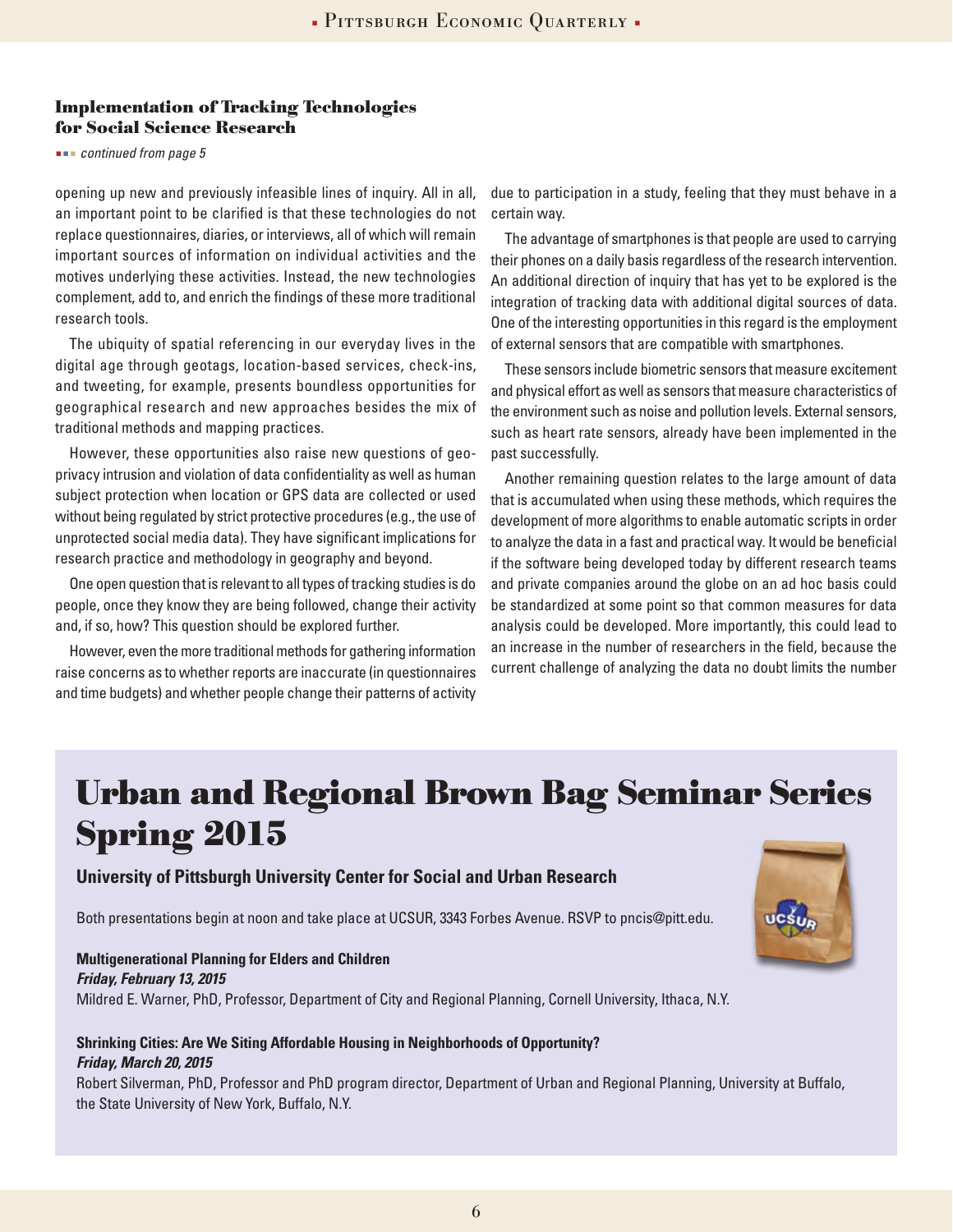## **Southwestern Pennsylvania Community Profiles**

*By Sabina Deitrick and Robert Gradeck*

The University Center for Social and Urban Research (UCSUR) is completing its new digital tool, Southwestern Pennsylvania Community Profiles, to be available to users in early 2015. Southwestern Pennsylvania Community Profiles (SWPA Community Profiles) welcomes a new way to collect, analyze, and understand information across a range of domains to look at our neighborhoods and communities in a comprehensive data fashion.

SWPA Community Profiles will present community data and indicators in a series of interactive tables, maps, graphs, and charts. With data and indicators from local, state, and federal government sources, along with a select set of other databases, SWPA Community Profiles will allow users to understand and visualize data along a range of geographic areas in our communities and region.

Data are organized along 11 data domains: arts and culture, demographics, economy, education, environment, governance and civic vitality, health, housing and properties, human services, public safety, and transportation. Within each domain is information important to understanding the changes, trends, and developments that are affecting our local areas.

Data are available by different geographies, from county and municipal levels down to neighborhood and census tract and block groupings. Not all information is available along all geographies, but much is. Users will click on one of the domains to view a range of data indicators, with options to produce a map to visualize the selected information and compare across different places.

SWPA Community Profiles has been supported by the Allegheny County Department of Human Services (DHS) through its Human Services Integration Fund. Included in the project are DHS data totals by service type and geographic area. This information will be useful for

many working in human services fields in understanding complex relations through an integrated data system and conducting comprehensive assessments with these data tools.

SWPA Community Profiles was developed with the Providence Plan and software pioneered through it's Rhode Island Community Profiles project. UCSUR and the Providence Plan are partners in the National Neighborhood Indicators Partnership (NNIP), based at the Urban Institute in Washington, D.C.

UCSUR has long been a part of the "democratizing data" movement, a focus on making information public and easily accessible to users. SWPA Community Profiles will be central to those efforts in our region. Residents, nonprofit organizations, businesses, governments, and others will find information invaluable for a wide range of uses and be able to use information and data in their efforts to build community capacity and improve quality of life.

UCSUR will be conducting training and information sessions for the SWPA Community Profiles site over the coming months. If you are interested, please contact us at: pncis@pitt.edu.

| <b>SOUTHWESTERN</b><br>PENNSYLVANIA   | First un Indicater<br>Take A Team +<br>About - FAQ                                                                               | $\alpha$     |
|---------------------------------------|----------------------------------------------------------------------------------------------------------------------------------|--------------|
|                                       | Arts & Culture<br>Civic Vitality and Governance<br>Demographics<br>Overview<br>Economy<br><b>Education</b>                       |              |
|                                       | Human Services<br>Environment<br><b>Health</b><br><b>Housing and Properties</b><br><b>Public Safety</b><br><b>Transportation</b> |              |
| Allegheny<br>County<br>Overview       |                                                                                                                                  | Expand All > |
| Maghery County<br>÷<br>-<br>Ŵ         | <b>Arts &amp; Culture Overview</b>                                                                                               | Download B   |
|                                       | Civic Vitality Overview                                                                                                          | Downnor &    |
| Leafert Tiles @ Est                   | <b>Demographics Overview</b>                                                                                                     | Download &   |
| Explore                               | Population Counts >                                                                                                              |              |
| More places the Atlashers<br>County   | Population by Sex >                                                                                                              |              |
| Aleghtiny County<br>٠                 | Population by Race >                                                                                                             |              |
| Change Geography Level<br>County<br>٠ | Hispanic Or Latino, And Not Hispanic Or Latino >                                                                                 |              |
| Find an Address                       | Population by Age >                                                                                                              |              |
| Street, City, Zip.<br><b>Golf</b>     | Marital Status >                                                                                                                 |              |
|                                       | <b>Population Types &gt;</b>                                                                                                     |              |
|                                       | <b>Economy Overview</b>                                                                                                          | Downsel&     |
|                                       | Family Income >                                                                                                                  |              |
|                                       | Poverty >                                                                                                                        |              |
|                                       | Linemployment >                                                                                                                  |              |
|                                       | Employment by Gender >                                                                                                           |              |
|                                       | Total Jobs by Place of Residence >                                                                                               |              |
|                                       | Total Jobs by Place of Work >                                                                                                    |              |